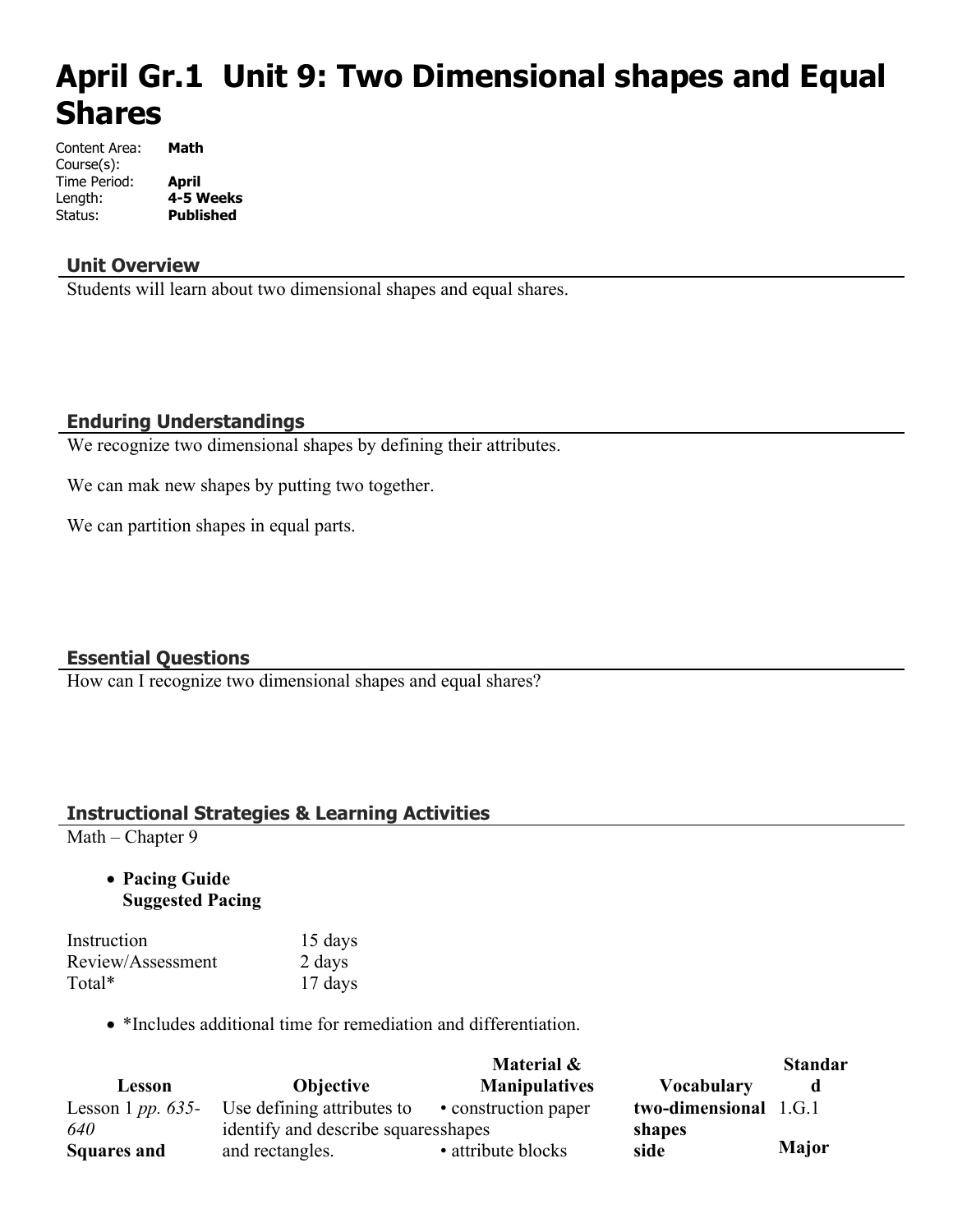| <b>Rectangles</b>                                     |                                                                                  | • crayons<br>• timer<br>· classroom objects                | vertex/vertices<br>square<br>rectangle | <b>Cluster</b><br><b>MP</b>                |
|-------------------------------------------------------|----------------------------------------------------------------------------------|------------------------------------------------------------|----------------------------------------|--------------------------------------------|
| Lesson $2 pp. 641$ -                                  | Use defining attributes to                                                       | • construction paper                                       | triangle                               | 1, 2, 3, 4,<br>6, 7<br>1.G.1               |
| 646<br><b>Triangles and</b><br><b>Trapezoids</b>      | identify and describe<br>trapezoids and triangles.                               | shapes<br>• pattern blocks<br>• geoboard<br>• rubber bands | trapezoid                              | Major<br><b>Cluster</b>                    |
|                                                       | Lesson 3 pp. 647- Use defining attributes to $\bullet$ attribute blocks          | · classroom objects                                        | circle                                 | <b>MP</b><br>1, 2, 3, 5,<br>6, 7<br>1.G.1  |
| 652<br><b>Circles</b>                                 | identify and describe circles. • index cards                                     |                                                            |                                        | Major<br><b>Cluster</b>                    |
| Lesson 4 pp. $653-$                                   | Compare two-dimensional                                                          | • scissors                                                 |                                        | <b>MP</b><br>2, 3, 6, 7,<br>8<br>1.G.1     |
| 658<br><b>Compare Shapes</b>                          | shapes.                                                                          | • attribute blocks<br>• pattern blocks<br>• shape cards    |                                        | <b>Major</b><br><b>Cluster</b>             |
|                                                       |                                                                                  |                                                            |                                        | <b>MP</b><br>1, 3, 4, 6,<br>$\overline{7}$ |
| <b>Check My Progress</b>                              | Lesson 5 $pp. 661$ - Use two-dimensional shapes • pattern blocks                 |                                                            | composite shape 1.G.2                  |                                            |
| 666<br><b>Composite Shapes</b>                        | to make a composite shape. • shape and shape name                                | cards                                                      |                                        | <b>Major</b><br><b>Cluster</b>             |
| Lesson 6 pp. $667-$                                   | Use two-dimensional shapes • pattern blocks                                      |                                                            |                                        | <b>MP</b><br>1, 2, 3, 6,<br>7, 8<br>1.G.2  |
| 672<br><b>More Composite</b><br><b>Shapes</b>         | to make a composite shape<br>and compose new shapes<br>from the composite shape. |                                                            |                                        | Major<br><b>Cluster</b>                    |
| Lesson 7 pp. $673-$                                   | Use logical reasoning to                                                         | • pattern blocks                                           |                                        | <b>MP</b><br>1, 2, 3, 4,<br>6<br>1.G.2     |
| 678<br><b>Problem-Solving</b><br><b>Strategy: Use</b> | solve problems.                                                                  |                                                            |                                        | Major<br><b>Cluster</b>                    |
| <b>Logical Reasoning</b>                              |                                                                                  |                                                            |                                        | <b>MP</b><br>2, 3, 4                       |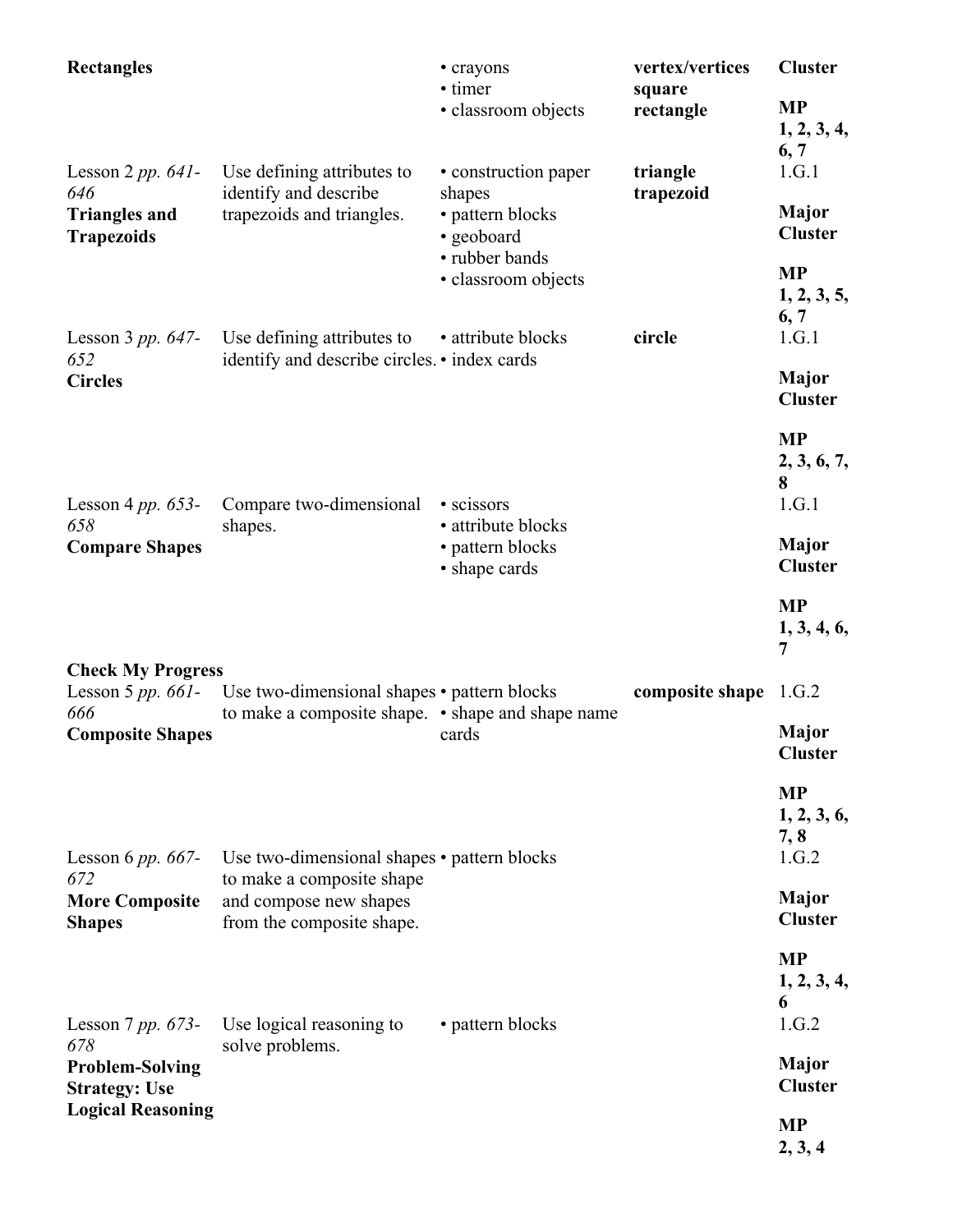| <b>Check My Progress</b>              |                                                                                        |                                                     |            |                                     |
|---------------------------------------|----------------------------------------------------------------------------------------|-----------------------------------------------------|------------|-------------------------------------|
| Lesson 8 $pp. 681$ -                  | Partition shapes into two or $\cdot$ glue                                              |                                                     | whole      | 1.G.3                               |
| 686<br><b>Equal Parts</b>             | four equal shares and<br>identify how many parts are • pattern blocks<br>in the whole. | • scissors<br>• magazine or newspaper<br>ads        | equal part | Major<br><b>Cluster</b>             |
|                                       |                                                                                        |                                                     |            | <b>MP</b><br>1, 2, 3, 4,<br>5, 6, 8 |
| Lesson 9 pp. $687-$<br>692            | Partition shapes into two                                                              | • two-column chart                                  | halves     | 1.G.3                               |
| <b>Halves</b>                         | equal parts.                                                                           | • pattern blocks<br>• attribute blocks<br>• crayons |            | Major<br><b>Cluster</b>             |
|                                       |                                                                                        | • index cards                                       |            | <b>MP</b>                           |
|                                       |                                                                                        |                                                     |            | 1, 2, 3, 7,<br>8                    |
| 698                                   | Lesson 10 $pp. 693$ - Partition shapes into four                                       | • fraction circles                                  | fourths    | 1.G.3                               |
| <b>Quarters and</b><br><b>Fourths</b> | equal parts.                                                                           | • crayons<br>• attribute blocks<br>• index cards    |            | <b>Major</b><br><b>Cluster</b>      |
|                                       |                                                                                        |                                                     |            | <b>MP</b><br>1, 2, 6, 7,<br>8       |

**My Review and Reflect** 

- **Chapter 9: Targeted Strategic Intervention**
- $\bullet$
- $\bullet$   $\overline{\phantom{0}}$
- **Differentiated Instruction**
- **What's the Math in This Chapter?**
- **Reading Connections**

## **Integration of Career Readiness, Life Literacies and Key Skills**

Students will establish and follow rules, routines, and responsibilities throughout the year.

|                 | Critical thinkers must first identify a problem then develop a plan to address it to<br>effectively solve the problem. |
|-----------------|------------------------------------------------------------------------------------------------------------------------|
| TECH.9.4.2.CI.1 | Demonstrate openness to new ideas and perspectives (e.g., 1.1.2.CR1a, 2.1.2.EH.1,<br>6.1.2. Civics CM. 2).             |
|                 | Brainstorming can create new, innovative ideas.                                                                        |
| TECH.9.4.2.CT.2 | Identify possible approaches and resources to execute a plan (e.g., 1.2.2.CR1b, 8.2.2.ED.3).                           |
| WRK.9.2.2.CAP.1 | Make a list of different types of jobs and describe the skills associated with each job.                               |
|                 | Different types of jobs require different knowledge and skills.                                                        |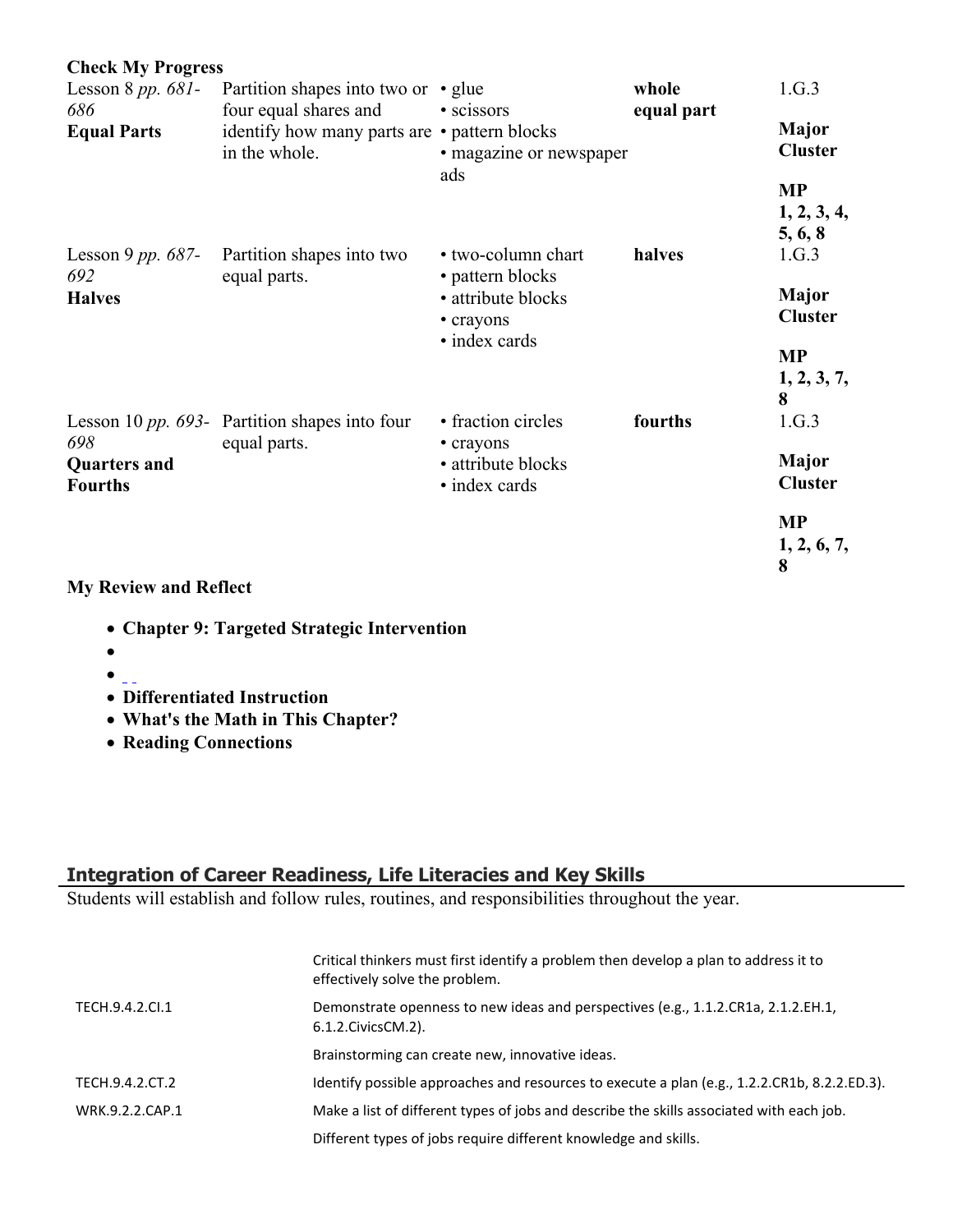| TECH.9.4.2.CT.3 | Use a variety of types of thinking to solve problems (e.g., inductive, deductive). |
|-----------------|------------------------------------------------------------------------------------|
| TECH.9.4.2.CI.2 | Demonstrate originality and inventiveness in work (e.g., 1.3A.2CR1a).              |

# **Technology and Design Integration**

Students will interact with the textbook/workbooks on the Smartboard throughout My Math Lessons.

Students will engage in lessons on Dreambox, an interactive Math program that allows progress at a students own pace through the Standards in Math for Grade 1.

#### **Interdisciplinary Connections**

Students will use leveled books to reinforce and extend problem-solving skills and strategies.

| LA.RI.1.1 | Ask and answer questions about key details in a text.                                                                                                |
|-----------|------------------------------------------------------------------------------------------------------------------------------------------------------|
| LA.RI.1.7 | Use the illustrations and details in a text to describe its key ideas.                                                                               |
| LA.SL.1.1 | Participate in collaborative conversations with diverse partners about grade 1 topics and<br>texts with peers and adults in small and larger groups. |

## **Differentiation**

Each My Math unit throughout the series offers "approaching level", "on level" and "Beyond level" differentiated instructional hands-on choices, as well as ELL differentiated support. Please refer to the teacher edition for the activities.

## **Modifications & Accommodations**

IEP and 504 accommodations will be followed.

## **Formative Assessments**

Teacher observation

Student conferences

Discussion

Activities